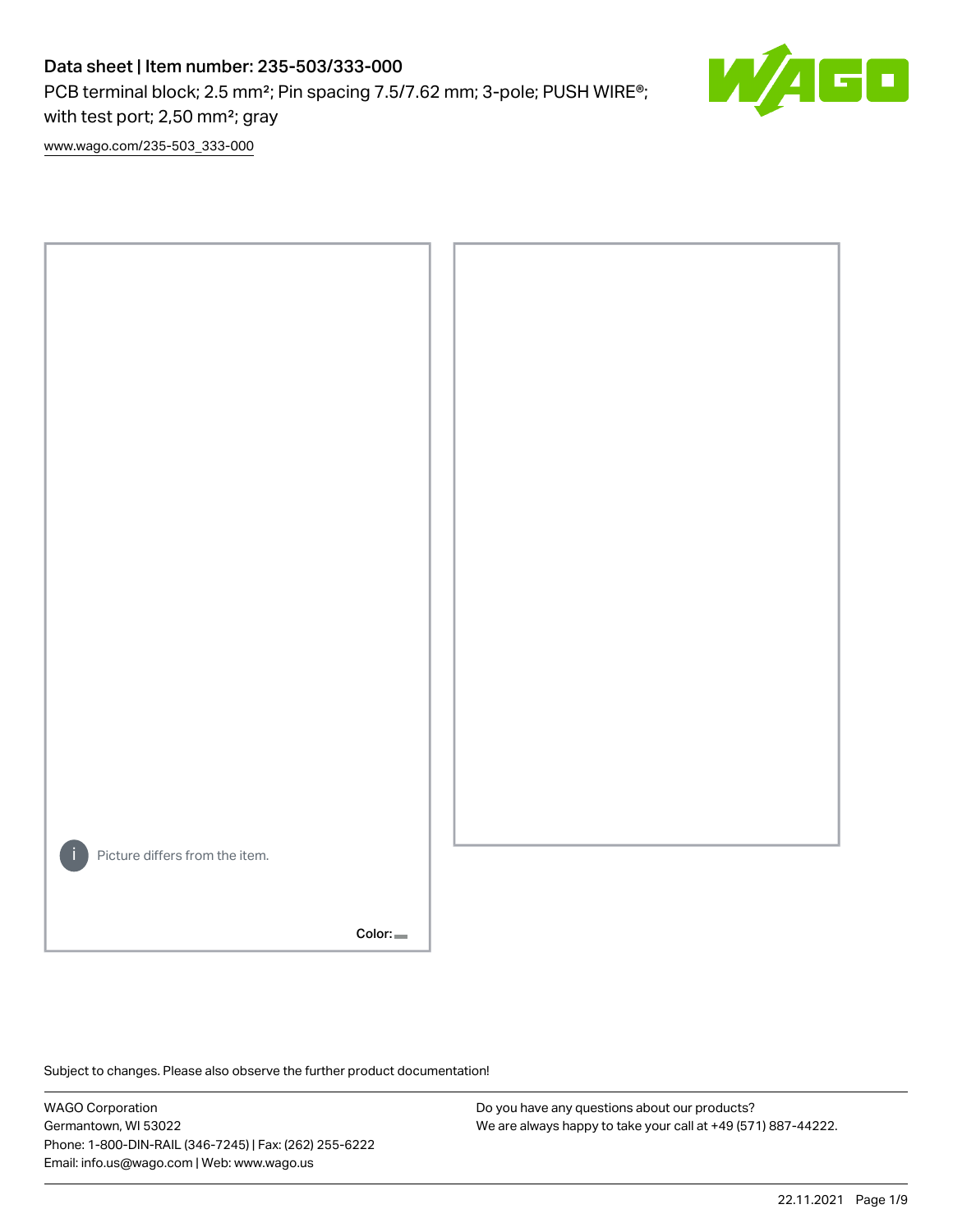

Dimensions in mm

 $L =$  (pole no. x pin spacing) + 1.5 mm

#### Item description

- $\blacksquare$  Low-profile terminal strips with screwdriver-actuated PUSH WIRE<sup>®</sup> termination
- **Push-in termination of solid conductors**
- $\blacksquare$ Double solder pins for high mechanical stability
- П Set to metric or inch pin spacing by compressing PCB terminal strips or pulling them apart

Subject to changes. Please also observe the further product documentation!

WAGO Corporation Germantown, WI 53022 Phone: 1-800-DIN-RAIL (346-7245) | Fax: (262) 255-6222 Email: info.us@wago.com | Web: www.wago.us

Do you have any questions about our products? We are always happy to take your call at +49 (571) 887-44222.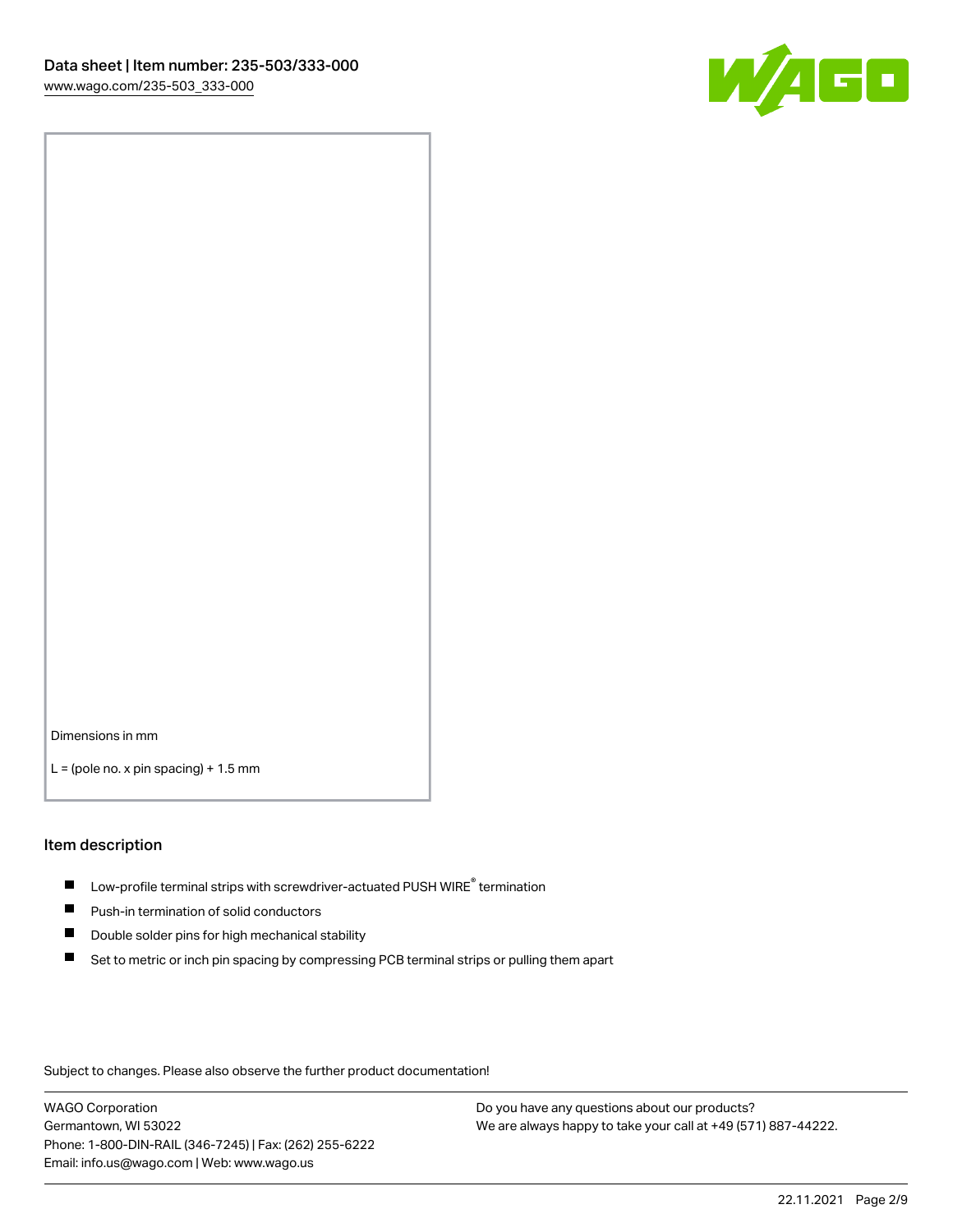

# Data

| N∩t<br>٠ |
|----------|
|----------|

| Variants: | Other pole numbers<br>Other colors<br>Terminal strips with 7.5/7.62 mm and 10/10.16 mm pin spacing<br>Mixed-color PCB connector strips<br>Direct marking<br>Versions for Exi |
|-----------|------------------------------------------------------------------------------------------------------------------------------------------------------------------------------|
|           |                                                                                                                                                                              |

### Electrical data

### IEC Approvals

| Ratings per                 | IEC/EN 60664-1                                            |
|-----------------------------|-----------------------------------------------------------|
| Rated voltage (III / 3)     | 400 V                                                     |
| Rated surge voltage (III/3) | 6 <sub>k</sub> V                                          |
| Rated voltage (III/2)       | 630 V                                                     |
| Rated surge voltage (III/2) | 6 <sub>k</sub> V                                          |
| Nominal voltage (II/2)      | 1000V                                                     |
| Rated surge voltage (II/2)  | 6 <sub>k</sub> V                                          |
| Rated current               | 17.5A                                                     |
| Legend (ratings)            | (III / 2) ≙ Overvoltage category III / Pollution degree 2 |

### UL Approvals

| Approvals per                  | UL 1059 |
|--------------------------------|---------|
| Rated voltage UL (Use Group B) | 300 V   |
| Rated current UL (Use Group B) | 10 A    |
| Rated voltage UL (Use Group D) | 300 V   |
| Rated current UL (Use Group D) | 10 A    |

### CSA Approvals

| Rated voltage CSA (Use Group B) | 300 V |
|---------------------------------|-------|
| Rated current CSA (Use Group B) |       |

### Connection data

| Total number of connection points |  |
|-----------------------------------|--|
| Total number of potentials        |  |

Subject to changes. Please also observe the further product documentation!

| <b>WAGO Corporation</b>                                | Do you have any questions about our products?                 |
|--------------------------------------------------------|---------------------------------------------------------------|
| Germantown, WI 53022                                   | We are always happy to take your call at +49 (571) 887-44222. |
| Phone: 1-800-DIN-RAIL (346-7245)   Fax: (262) 255-6222 |                                                               |
| Email: info.us@wago.com   Web: www.wago.us             |                                                               |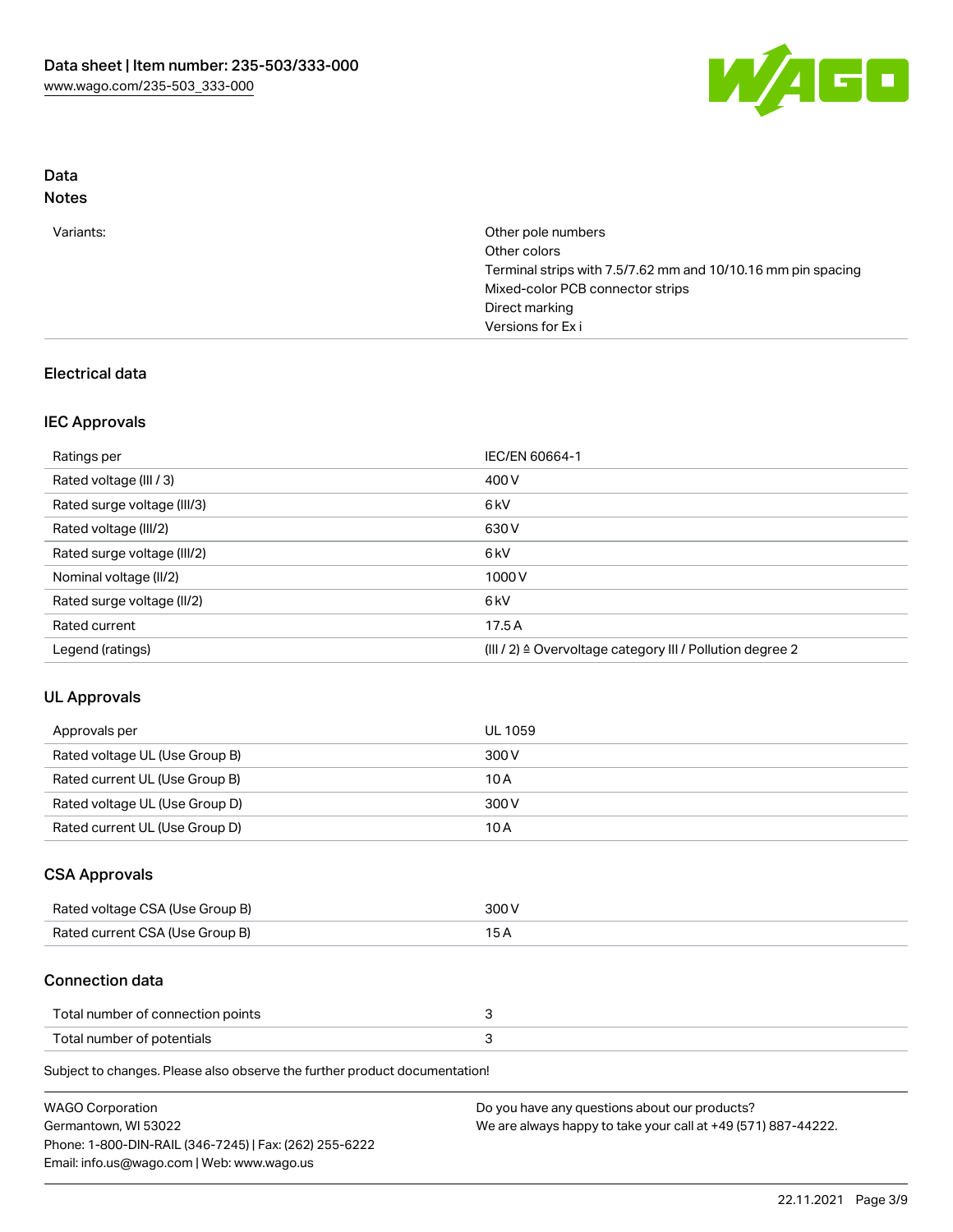W/4GO

| Number of connection types |  |
|----------------------------|--|
| Number of levels           |  |

#### Connection 1

#### Connection technology PUSH WIRE®

|                                                   | PUSH WIRE                              |
|---------------------------------------------------|----------------------------------------|
| Actuation type                                    | Operating tool                         |
| Solid conductor                                   | $0.5$ 2.5 mm <sup>2</sup> / 20  14 AWG |
| Fine-stranded conductor; with insulated ferrule   | $0.251.5$ mm <sup>2</sup>              |
| Fine-stranded conductor; with uninsulated ferrule | $0.251.5$ mm <sup>2</sup>              |
| Strip length                                      | $910$ mm / 0.35  0.39 inch             |
| Conductor connection direction to PCB             | 0°                                     |
| Number of poles                                   | 3                                      |
|                                                   |                                        |

## Physical data

| Pin spacing                          | 7.5/7.62 mm / 0.295/0.3 inch |
|--------------------------------------|------------------------------|
| Width                                | 24 mm / 0.945 inch           |
| Height                               | 12.8 mm / 0.504 inch         |
| Height from the surface              | 9.2 mm / 0.362 inch          |
| Depth                                | 12.5 mm / 0.492 inch         |
| Solder pin length                    | 3.6 <sub>mm</sub>            |
| Solder pin dimensions                | $0.8 \times 0.4$ mm          |
| Drilled hole diameter with tolerance | 1 <sup>(+0.1)</sup> mm       |

## PCB contact

| PCB Contact                         | тнт                                      |
|-------------------------------------|------------------------------------------|
| Solder pin arrangement              | over the entire terminal strip (in-line) |
| Number of solder pins per potential |                                          |

### Material data

| Color                       | gray                                    |
|-----------------------------|-----------------------------------------|
| Material group              |                                         |
| Insulation material         | Polyamide (PA66)                        |
| Flammability class per UL94 | V0                                      |
| Clamping spring material    | Chrome nickel spring steel (CrNi)       |
| Contact material            | Electrolytic copper ( $E_{\text{Cl}}$ ) |

Subject to changes. Please also observe the further product documentation!

| <b>WAGO Corporation</b>                                | Do you have any questions about our products?                 |
|--------------------------------------------------------|---------------------------------------------------------------|
| Germantown, WI 53022                                   | We are always happy to take your call at +49 (571) 887-44222. |
| Phone: 1-800-DIN-RAIL (346-7245)   Fax: (262) 255-6222 |                                                               |
| Email: info.us@wago.com   Web: www.wago.us             |                                                               |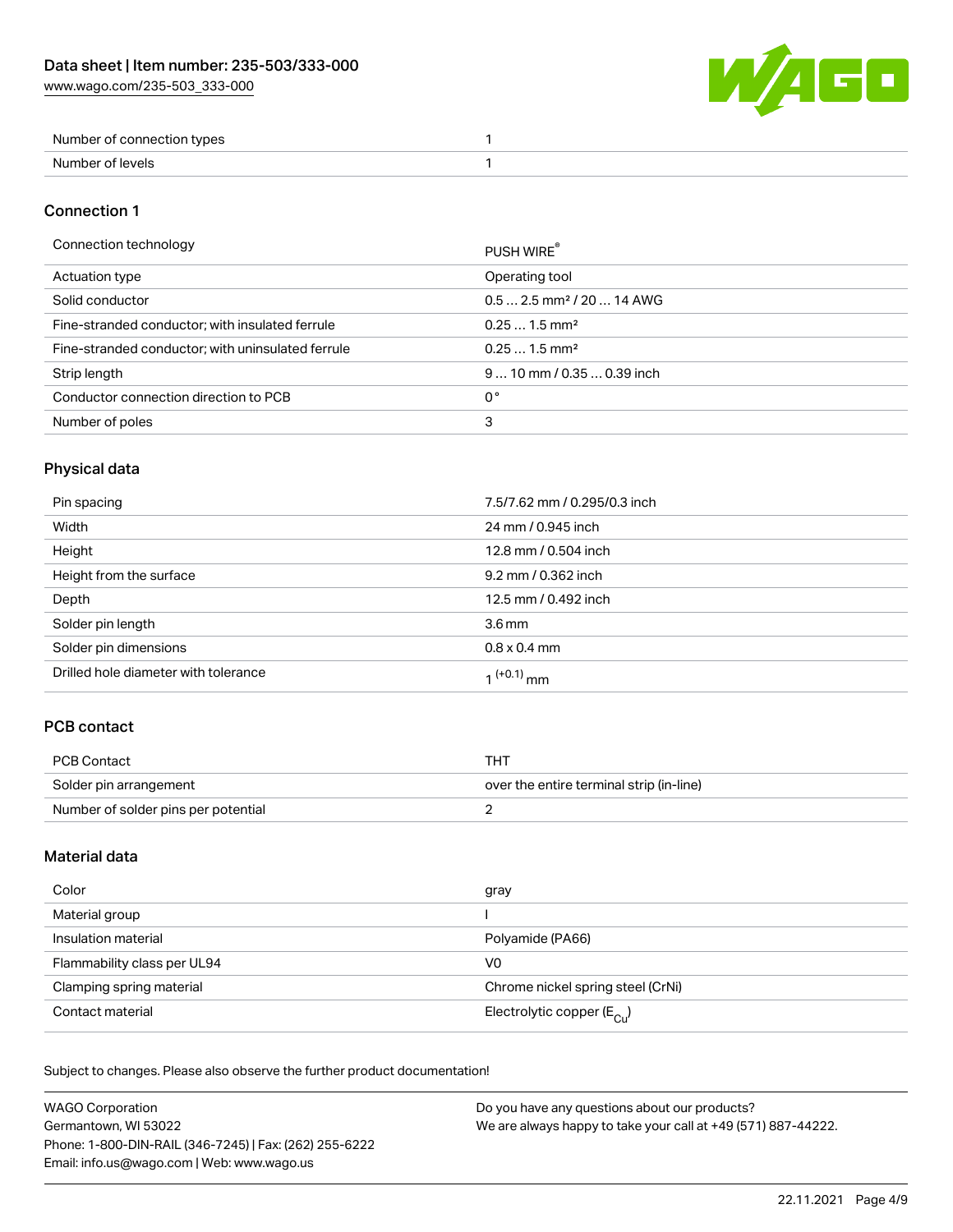[www.wago.com/235-503\\_333-000](http://www.wago.com/235-503_333-000)



| Contact plating | tin-plated |
|-----------------|------------|
| Fire load       | $0.052$ MJ |
| Weight          | 2.7<br>ч   |

#### Environmental requirements

Limit temperature range  $-60... +105$  °C

#### Commercial data

| <b>Product Group</b>  | 4 (Printed Circuit) |
|-----------------------|---------------------|
| PU (SPU)              | 200 (50) Stück      |
| Packaging type        | box                 |
| Country of origin     | CН                  |
| <b>GTIN</b>           | 4044918830690       |
| Customs tariff number | 85369010000         |

### Approvals / Certificates

#### UL-Approvals

773

| <b>Additional Approval Text</b><br>Logo<br>Approval<br>name<br>E45172<br>ul<br>$\overline{\phantom{a}}$ |  | Certificate |
|---------------------------------------------------------------------------------------------------------|--|-------------|
|                                                                                                         |  |             |
|                                                                                                         |  |             |
| UL International Germany GmbH<br>$\blacksquare$                                                         |  |             |

### Optional accessories

Email: info.us@wago.com | Web: www.wago.us

| <b>Ferrules</b>         |                                                                                                                        |                                               |                                                               |  |
|-------------------------|------------------------------------------------------------------------------------------------------------------------|-----------------------------------------------|---------------------------------------------------------------|--|
| Ferrule                 |                                                                                                                        |                                               |                                                               |  |
|                         | Item no.: 216-101<br>Ferrule; Sleeve for 0.5 mm <sup>2</sup> / AWG 22; uninsulated; electro-tin plated; silver-colored |                                               | www.wago.com/216-101                                          |  |
|                         | Item no.: 216-104                                                                                                      |                                               | www.wago.com/216-104                                          |  |
|                         | Ferrule; Sleeve for 1.5 mm <sup>2</sup> / AWG 16; uninsulated; electro-tin plated; silver-colored                      |                                               |                                                               |  |
|                         | Item no.: 216-106                                                                                                      |                                               |                                                               |  |
|                         | Ferrule; Sleeve for 2.5 mm <sup>2</sup> / AWG 14; uninsulated; electro-tin plated; silver-colored                      |                                               | www.wago.com/216-106                                          |  |
|                         | Item no.: 216-107                                                                                                      |                                               |                                                               |  |
|                         | Ferrule; Sleeve for 4 mm <sup>2</sup> / AWG 12; uninsulated; electro-tin plated                                        |                                               | www.wago.com/216-107                                          |  |
| Item no.: 216-108       |                                                                                                                        |                                               |                                                               |  |
|                         | Ferrule; Sleeve for 6 mm <sup>2</sup> / AWG 10; uninsulated; electro-tin plated; silver-colored                        |                                               | www.wago.com/216-108                                          |  |
|                         | Subject to changes. Please also observe the further product documentation!                                             |                                               |                                                               |  |
| <b>WAGO Corporation</b> |                                                                                                                        | Do you have any questions about our products? |                                                               |  |
| Germantown, WI 53022    |                                                                                                                        |                                               | We are always happy to take your call at +49 (571) 887-44222. |  |
|                         | Phone: 1-800-DIN-RAIL (346-7245)   Fax: (262) 255-6222                                                                 |                                               |                                                               |  |

22.11.2021 Page 5/9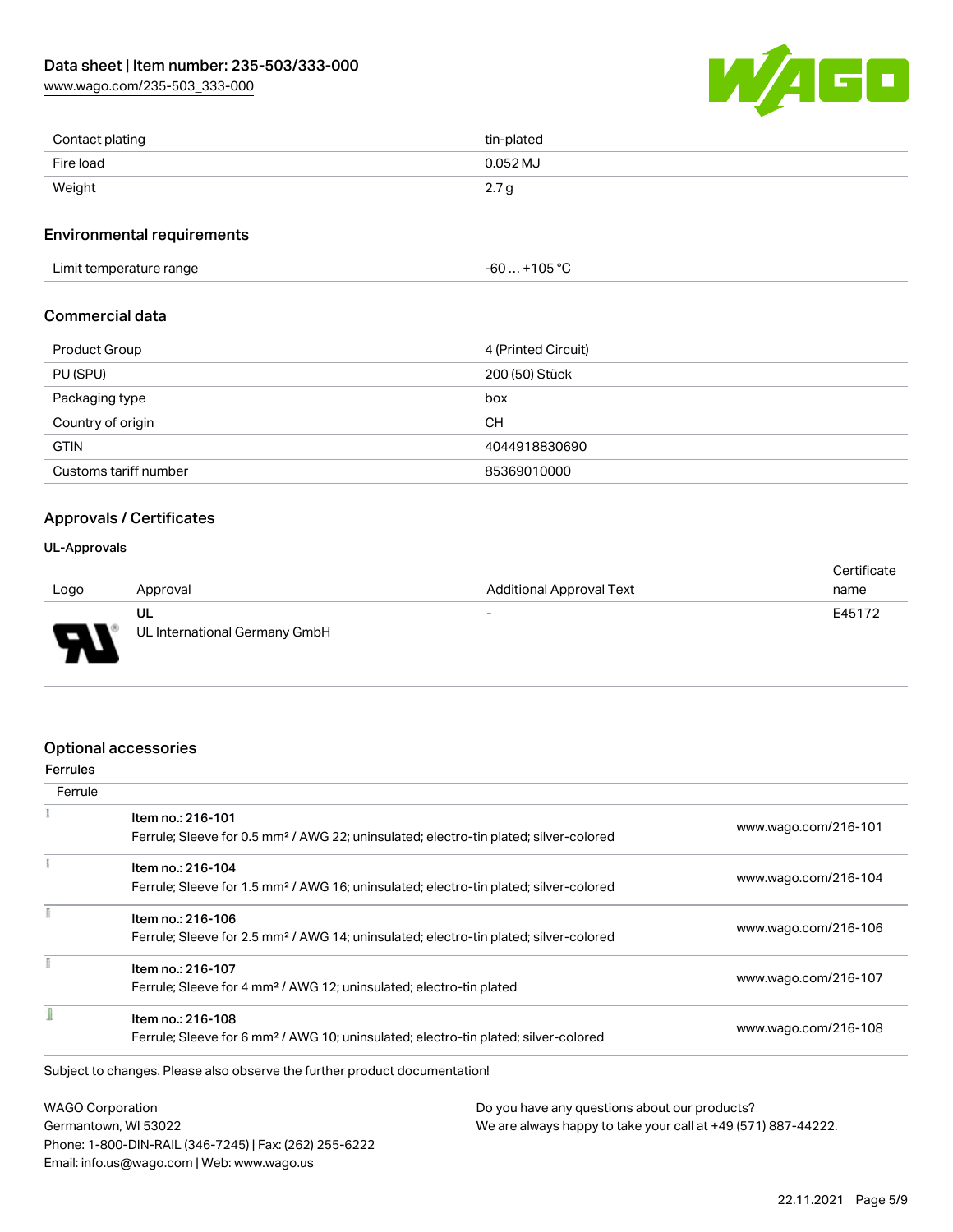Phone: 1-800-DIN-RAIL (346-7245) | Fax: (262) 255-6222

Email: info.us@wago.com | Web: www.wago.us

[www.wago.com/235-503\\_333-000](http://www.wago.com/235-503_333-000)

÷,



| ı                                               | Item no.: 216-109<br>Ferrule; Sleeve for 10 mm <sup>2</sup> / AWG 8; uninsulated; electro-tin plated                                                                               |                                                                                                                | www.wago.com/216-109 |
|-------------------------------------------------|------------------------------------------------------------------------------------------------------------------------------------------------------------------------------------|----------------------------------------------------------------------------------------------------------------|----------------------|
|                                                 | Item no.: 216-102<br>Ferrule; Sleeve for 0.75 mm <sup>2</sup> / AWG 20; uninsulated; electro-tin plated; silver-colored                                                            |                                                                                                                | www.wago.com/216-102 |
|                                                 | Item no.: 216-103<br>Ferrule; Sleeve for 1 mm <sup>2</sup> / AWG 18; uninsulated; electro-tin plated                                                                               |                                                                                                                | www.wago.com/216-103 |
| Ω                                               | Item no.: 216-110<br>Ferrule; Sleeve for 16 mm <sup>2</sup> / AWG 6; uninsulated; electro-tin plated; metallic brown                                                               |                                                                                                                | www.wago.com/216-110 |
|                                                 | Item no.: 216-123<br>Ferrule; Sleeve for 1 mm <sup>2</sup> / AWG 18; uninsulated; electro-tin plated; silver-colored                                                               |                                                                                                                | www.wago.com/216-123 |
|                                                 | Item no.: 216-122<br>Ferrule; Sleeve for 0.75 mm <sup>2</sup> / AWG 20; uninsulated; electro-tin plated; silver-colored                                                            |                                                                                                                | www.wago.com/216-122 |
|                                                 | Item no.: 216-124<br>Ferrule; Sleeve for 1.5 mm <sup>2</sup> / AWG 16; uninsulated; electro-tin plated                                                                             |                                                                                                                | www.wago.com/216-124 |
|                                                 | Item no.: 216-142<br>Ferrule; Sleeve for 0.75 mm <sup>2</sup> / 18 AWG; uninsulated; electro-tin plated; electrolytic copper; gastight<br>crimped; acc. to DIN 46228, Part 1/08.92 |                                                                                                                | www.wago.com/216-142 |
|                                                 | Item no.: 216-132<br>Ferrule; Sleeve for 0.34 mm <sup>2</sup> / AWG 24; uninsulated; electro-tin plated                                                                            |                                                                                                                | www.wago.com/216-132 |
|                                                 | Item no.: 216-121<br>Ferrule; Sleeve for 0.5 mm <sup>2</sup> / AWG 22; uninsulated; electro-tin plated; silver-colored                                                             |                                                                                                                | www.wago.com/216-121 |
|                                                 | Item no.: 216-143<br>Ferrule; Sleeve for 1 mm <sup>2</sup> / AWG 18; uninsulated; electro-tin plated; electrolytic copper; gastight<br>crimped; acc. to DIN 46228, Part 1/08.92    |                                                                                                                | www.wago.com/216-143 |
|                                                 | Item no.: 216-131<br>Ferrule; Sleeve for 0.25 mm <sup>2</sup> / AWG 24; uninsulated; electro-tin plated; silver-colored                                                            |                                                                                                                | www.wago.com/216-131 |
|                                                 | Item no.: 216-141<br>Ferrule; Sleeve for 0.5 mm <sup>2</sup> / 20 AWG; uninsulated; electro-tin plated; electrolytic copper; gastight<br>crimped; acc. to DIN 46228, Part 1/08.92  |                                                                                                                | www.wago.com/216-141 |
|                                                 | Item no.: 216-152<br>Ferrule; Sleeve for 0.34 mm <sup>2</sup> / AWG 24; uninsulated; electro-tin plated                                                                            |                                                                                                                | www.wago.com/216-152 |
|                                                 | Item no.: 216-203<br>Ferrule; Sleeve for 1 mm <sup>2</sup> / AWG 18; insulated; electro-tin plated; red                                                                            |                                                                                                                | www.wago.com/216-203 |
|                                                 | Item no.: 216-206<br>Ferrule; Sleeve for 2.5 mm <sup>2</sup> / AWG 14; insulated; electro-tin plated; blue                                                                         |                                                                                                                | www.wago.com/216-206 |
|                                                 | Item no.: 216-207<br>Ferrule; Sleeve for 4 mm <sup>2</sup> / AWG 12; insulated; electro-tin plated; gray                                                                           |                                                                                                                | www.wago.com/216-207 |
|                                                 | Item no.: 216-202<br>Ferrule; Sleeve for 0.75 mm <sup>2</sup> / 18 AWG; insulated; electro-tin plated; gray                                                                        |                                                                                                                | www.wago.com/216-202 |
|                                                 | Subject to changes. Please also observe the further product documentation!                                                                                                         |                                                                                                                |                      |
| <b>WAGO Corporation</b><br>Germantown, WI 53022 |                                                                                                                                                                                    | Do you have any questions about our products?<br>We are always happy to take your call at +49 (571) 887-44222. |                      |

22.11.2021 Page 6/9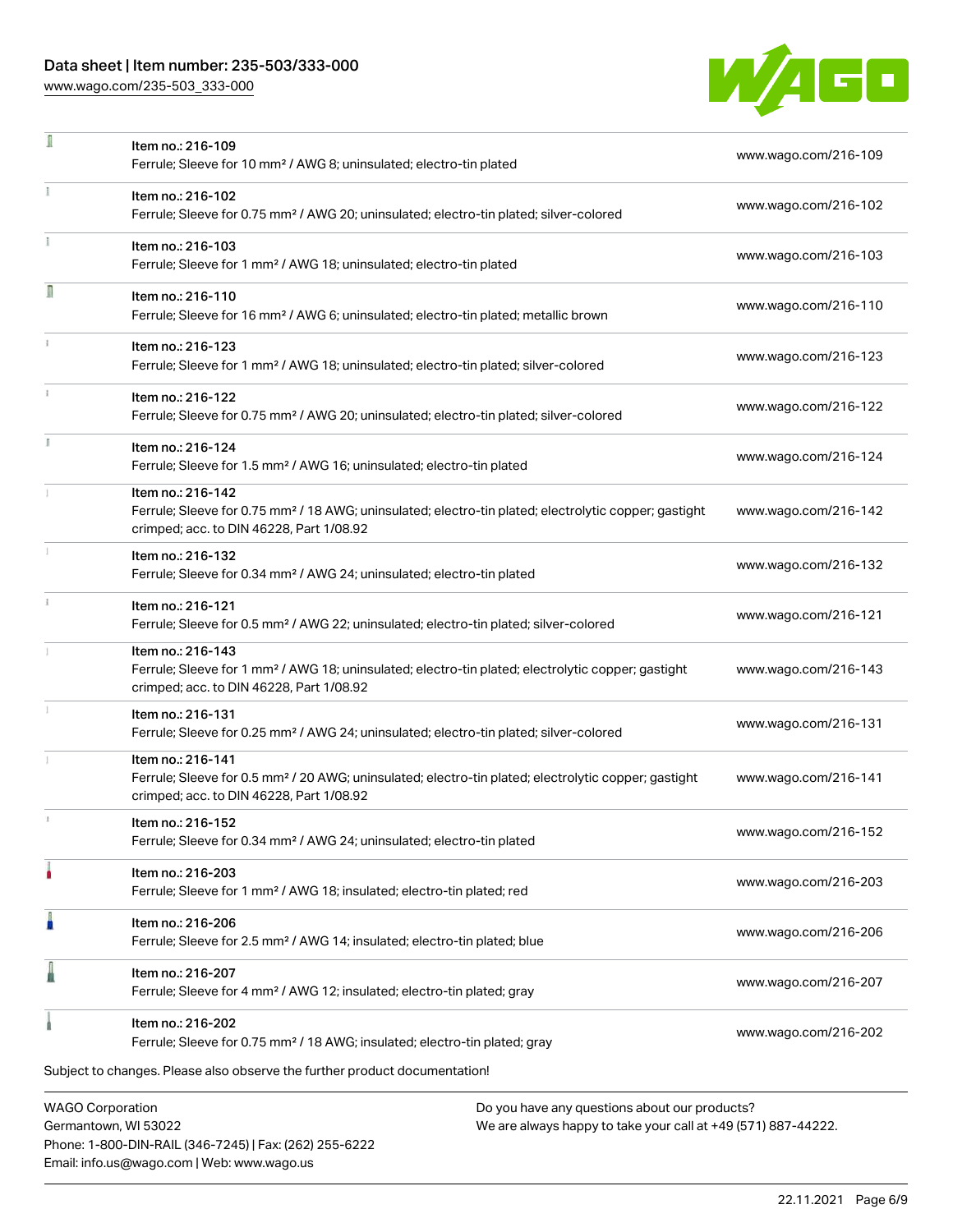[www.wago.com/235-503\\_333-000](http://www.wago.com/235-503_333-000)

Email: info.us@wago.com | Web: www.wago.us



|                                                 | Item no.: 216-151<br>Ferrule; Sleeve for 0.25 mm <sup>2</sup> / AWG 24; uninsulated; electro-tin plated                                                                                                    |                                                                                                                | www.wago.com/216-151 |
|-------------------------------------------------|------------------------------------------------------------------------------------------------------------------------------------------------------------------------------------------------------------|----------------------------------------------------------------------------------------------------------------|----------------------|
| ٨                                               | Item no.: 216-204<br>Ferrule; Sleeve for 1.5 mm <sup>2</sup> / AWG 16; insulated; electro-tin plated; black                                                                                                |                                                                                                                | www.wago.com/216-204 |
|                                                 | Item no.: 216-209<br>Ferrule; Sleeve for 10 mm <sup>2</sup> / AWG 8; insulated; electro-tin plated; red                                                                                                    |                                                                                                                | www.wago.com/216-209 |
|                                                 | Item no.: 216-205<br>Ferrule; Sleeve for 2.08 mm <sup>2</sup> / AWG 14; insulated; electro-tin plated; yellow                                                                                              |                                                                                                                | www.wago.com/216-205 |
|                                                 | Item no.: 216-144<br>Ferrule; Sleeve for 1.5 mm <sup>2</sup> / AWG 16; uninsulated; electro-tin plated; electrolytic copper; gastight<br>crimped; acc. to DIN 46228, Part 1/08.92; silver-colored          |                                                                                                                | www.wago.com/216-144 |
|                                                 | Item no.: 216-208<br>Ferrule; Sleeve for 6 mm <sup>2</sup> / AWG 10; insulated; electro-tin plated; electrolytic copper; gastight crimped; www.wago.com/216-208<br>acc. to DIN 46228, Part 4/09.90; yellow |                                                                                                                |                      |
|                                                 | Item no.: 216-201<br>Ferrule; Sleeve for 0.5 mm <sup>2</sup> / 20 AWG; insulated; electro-tin plated; white                                                                                                |                                                                                                                | www.wago.com/216-201 |
|                                                 | Item no.: 216-223<br>Ferrule; Sleeve for 1 mm <sup>2</sup> / AWG 18; insulated; electro-tin plated; red                                                                                                    |                                                                                                                | www.wago.com/216-223 |
|                                                 | Item no.: 216-210<br>Ferrule; Sleeve for 16 mm <sup>2</sup> / AWG 6; insulated; electro-tin plated; electrolytic copper; gastight crimped; www.wago.com/216-210<br>acc. to DIN 46228, Part 4/09.90; blue   |                                                                                                                |                      |
|                                                 | Item no.: 216-241<br>Ferrule; Sleeve for 0.5 mm <sup>2</sup> / 20 AWG; insulated; electro-tin plated; electrolytic copper; gastight<br>crimped; acc. to DIN 46228, Part 4/09.90; white                     |                                                                                                                | www.wago.com/216-241 |
|                                                 | Item no.: 216-242<br>Ferrule; Sleeve for 0.75 mm <sup>2</sup> / 18 AWG; insulated; electro-tin plated; electrolytic copper; gastight<br>crimped; acc. to DIN 46228, Part 4/09.90; gray                     |                                                                                                                | www.wago.com/216-242 |
|                                                 | Item no.: 216-222<br>Ferrule; Sleeve for 0.75 mm <sup>2</sup> / 18 AWG; insulated; electro-tin plated; gray                                                                                                |                                                                                                                | www.wago.com/216-222 |
|                                                 | Item no.: 216-221<br>Ferrule; Sleeve for 0.5 mm <sup>2</sup> / 20 AWG; insulated; electro-tin plated; white                                                                                                |                                                                                                                | www.wago.com/216-221 |
|                                                 | Item no.: 216-224<br>Ferrule; Sleeve for 1.5 mm <sup>2</sup> / AWG 16; insulated; electro-tin plated; black                                                                                                |                                                                                                                | www.wago.com/216-224 |
|                                                 | Item no.: 216-243<br>Ferrule; Sleeve for 1 mm <sup>2</sup> / AWG 18; insulated; electro-tin plated; electrolytic copper; gastight crimped; www.wago.com/216-243<br>acc. to DIN 46228, Part 4/09.90; red    |                                                                                                                |                      |
| 1                                               | Item no.: 216-244<br>Ferrule; Sleeve for 1.5 mm <sup>2</sup> / AWG 16; insulated; electro-tin plated; electrolytic copper; gastight<br>crimped; acc. to DIN 46228, Part 4/09.90; black                     |                                                                                                                | www.wago.com/216-244 |
|                                                 | Item no.: 216-263<br>Ferrule; Sleeve for 1 mm <sup>2</sup> / AWG 18; insulated; electro-tin plated; electrolytic copper; gastight crimped; www.wago.com/216-263<br>acc. to DIN 46228, Part 4/09.90; red    |                                                                                                                |                      |
|                                                 | Subject to changes. Please also observe the further product documentation!                                                                                                                                 |                                                                                                                |                      |
| <b>WAGO Corporation</b><br>Germantown, WI 53022 | Phone: 1-800-DIN-RAIL (346-7245)   Fax: (262) 255-6222                                                                                                                                                     | Do you have any questions about our products?<br>We are always happy to take your call at +49 (571) 887-44222. |                      |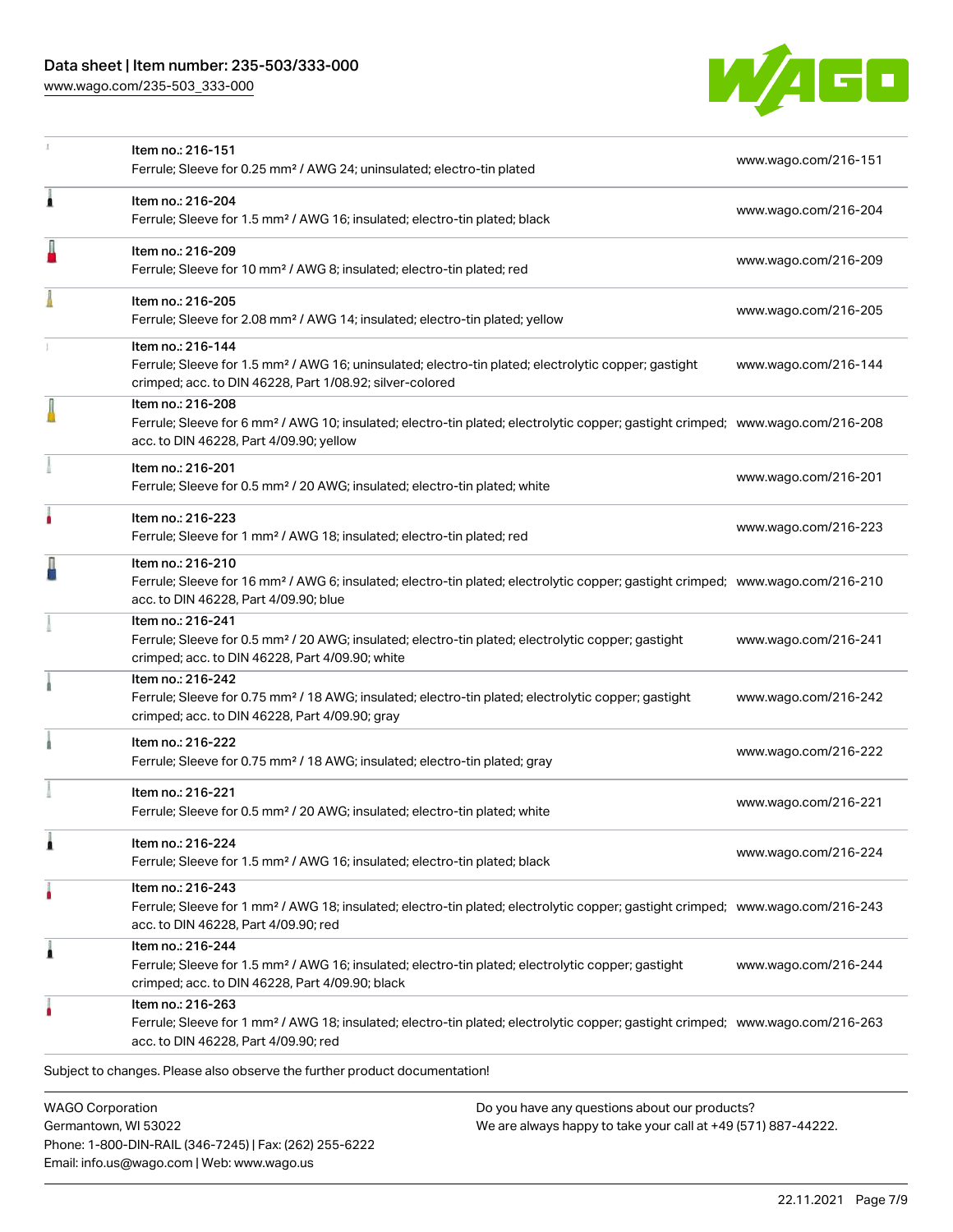[www.wago.com/235-503\\_333-000](http://www.wago.com/235-503_333-000)



| ñ                                 | Item no.: 216-246<br>Ferrule; Sleeve for 2.5 mm <sup>2</sup> / AWG 14; insulated; electro-tin plated; electrolytic copper; gastight<br>www.wago.com/216-246<br>crimped; acc. to DIN 46228, Part 4/09.90; blue |                      |                      |                      |  |
|-----------------------------------|---------------------------------------------------------------------------------------------------------------------------------------------------------------------------------------------------------------|----------------------|----------------------|----------------------|--|
| A                                 | Item no.: 216-266<br>Ferrule; Sleeve for 2.5 mm <sup>2</sup> / AWG 14; insulated; electro-tin plated; electrolytic copper; gastight<br>www.wago.com/216-266<br>crimped; acc. to DIN 46228, Part 4/09.90; blue |                      |                      |                      |  |
| 1                                 | Item no.: 216-264<br>Ferrule; Sleeve for 1.5 mm <sup>2</sup> / AWG 16; insulated; electro-tin plated; electrolytic copper; gastight<br>crimped; acc. to DIN 46228, Part 4/09.90; black                        |                      |                      | www.wago.com/216-264 |  |
| Â                                 | Item no.: 216-284<br>Ferrule; Sleeve for 1.5 mm <sup>2</sup> / AWG 16; insulated; electro-tin plated; electrolytic copper; gastight<br>crimped; acc. to DIN 46228, Part 4/09.90; black                        |                      |                      | www.wago.com/216-284 |  |
| A                                 | Item no.: 216-286<br>Ferrule; Sleeve for 2.5 mm <sup>2</sup> / AWG 14; insulated; electro-tin plated; electrolytic copper; gastight<br>crimped; acc. to DIN 46228, Part 4/09.90; blue                         |                      |                      | www.wago.com/216-286 |  |
|                                   | Item no.: 216-287<br>Ferrule; Sleeve for 4 mm <sup>2</sup> / AWG 12; insulated; electro-tin plated; electrolytic copper; gastight crimped; www.wago.com/216-287<br>acc. to DIN 46228, Part 4/09.90; gray      |                      |                      |                      |  |
|                                   | Item no.: 216-262<br>Ferrule; Sleeve for 0.75 mm <sup>2</sup> / 18 AWG; insulated; electro-tin plated; electrolytic copper; gastight<br>crimped; acc. to DIN 46228, Part 4/09.90; gray                        | www.wago.com/216-262 |                      |                      |  |
|                                   | Item no.: 216-288<br>Ferrule; Sleeve for 6 mm <sup>2</sup> / AWG 10; insulated; electro-tin plated; electrolytic copper; gastight crimped; www.wago.com/216-288<br>acc. to DIN 46228, Part 4/09.90; yellow    |                      |                      |                      |  |
|                                   | Item no.: 216-289<br>Ferrule; Sleeve for 10 mm <sup>2</sup> / AWG 8; insulated; electro-tin plated; electrolytic copper; gastight crimped; www.wago.com/216-289<br>acc. to DIN 46228, Part 4/09.90; red       |                      |                      |                      |  |
|                                   | Item no.: 216-301<br>Ferrule; Sleeve for 0.25 mm <sup>2</sup> / AWG 24; insulated; electro-tin plated; yellow                                                                                                 |                      | www.wago.com/216-301 |                      |  |
|                                   | Item no.: 216-321<br>Ferrule; Sleeve for 0.25 mm <sup>2</sup> / AWG 24; insulated; electro-tin plated; yellow                                                                                                 |                      | www.wago.com/216-321 |                      |  |
| ٠                                 | Item no.: 216-322<br>Ferrule; Sleeve for 0.34 mm <sup>2</sup> / 22 AWG; insulated; electro-tin plated; green                                                                                                  |                      | www.wago.com/216-322 |                      |  |
|                                   | Item no.: 216-267<br>Ferrule; Sleeve for 4 mm <sup>2</sup> / AWG 12; insulated; electro-tin plated; electrolytic copper; gastight crimped; www.wago.com/216-267<br>acc. to DIN 46228, Part 4/09.90; gray      |                      |                      |                      |  |
|                                   | Item no.: 216-302<br>Ferrule; Sleeve for 0.34 mm <sup>2</sup> / 22 AWG; insulated; electro-tin plated; light turquoise                                                                                        |                      | www.wago.com/216-302 |                      |  |
| <b>Downloads</b><br>Documentation |                                                                                                                                                                                                               |                      |                      |                      |  |
| <b>Additional Information</b>     |                                                                                                                                                                                                               |                      |                      |                      |  |
| Technical explanations            |                                                                                                                                                                                                               | 2019 Apr 3           | pdf                  | Download             |  |
|                                   | Subject to changes. Please also observe the further product documentation!                                                                                                                                    |                      |                      |                      |  |

| <b>WAGO Corporation</b>                                | Do you have any questions about our products?                 |
|--------------------------------------------------------|---------------------------------------------------------------|
| Germantown, WI 53022                                   | We are always happy to take your call at +49 (571) 887-44222. |
| Phone: 1-800-DIN-RAIL (346-7245)   Fax: (262) 255-6222 |                                                               |
| Email: info.us@wago.com   Web: www.wago.us             |                                                               |